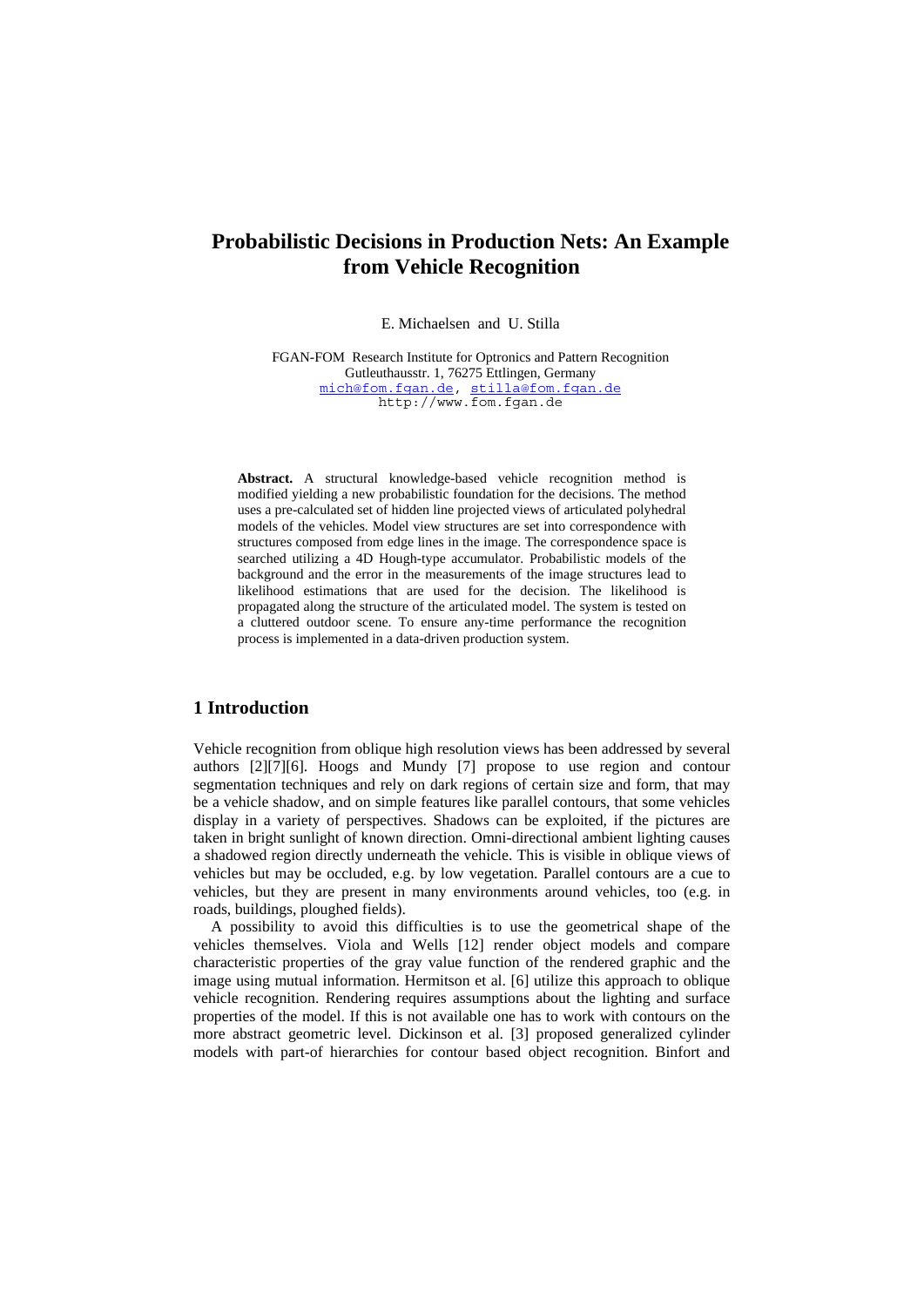Levitt [\[2](#page-8-0)] applied this to vehicle recognition tasks. Generalized cylinder models capture the coarse structure of a vehicle. For details of vehicles such models are not appropriate.

Grimson [\[5](#page-8-5)] proposed polyhedron models and straight line segments. This has a high potential discriminative power, because many geometric properties and constraints of the targets are exploited. For the reduction of the computational effort indexing methods like generalized Hough transform as well as restricting the vehicles in position and rotation to the ground plane are proposed [\[10](#page-8-6)]. Some vehicles can not be covered by one rigid polyhedron alone, because they are composed of parts, that are connected by pivots or bearings (e.g. truck and trailer systems or tanks). Such objects can be captured by articulated models [\[11](#page-8-7)]. The appearance of polyhedrons is affected by self occlusion. This may be treated by aspect graphs [[4\]](#page-8-8), or by linear combination of characteristic views [\[11\]](#page-8-7). We use an equidistantly sampled set of views for each model [\[8](#page-8-9)]. In this contribution we incorporate probabilistic calculations into a structural approach.

Sect. 2 presents the accumulator method to solve the problem of vehicle recognition from single oblique views. The probabilistic model is described in Sect. 3. A result of an experiment on a difficult scene is given in Sect. 4. In Sect. 5 a discussion of pros and cons of the approach and an outlook on future work are given.

# **2 View-Based Recognition of Vehicles**

View-based object recognition matches the model to the data in the 2D image space. For this purpose 2D views of the 3D model parts are constructed. It is possible to use structured models with part-of hierarchies. Then the consistency check for correct mutual positioning requires back projection.

A set of 2D lines constructed by perspective hidden-line projection from a polyhedron is called a view. In contrast to this an aspect is a line graph. Changes in the view that don't change the topology provide the same aspect [\[11](#page-8-7)].

#### **2.1 The Space of views**

The space of views is originally continuous and has dimension six (three rotations and three translations). Vehicle recognition from oblique imagery constraints the distance to an interval and the spatial rotation to one off-image plane rotation (the azimuth). Depending on the focal length translations of the model may lead to geometric distortions at the margins of the image. Due to the long focal lengths used here this effect can be neglected and the same view model can be used all over the image. The model is positioned such that it appears centered in the principal point and the azimuth and distance are varied stepwise in an appropriate step width yielding finite 2D view space containing some hundred views per model. Fig. 1 shows some example views.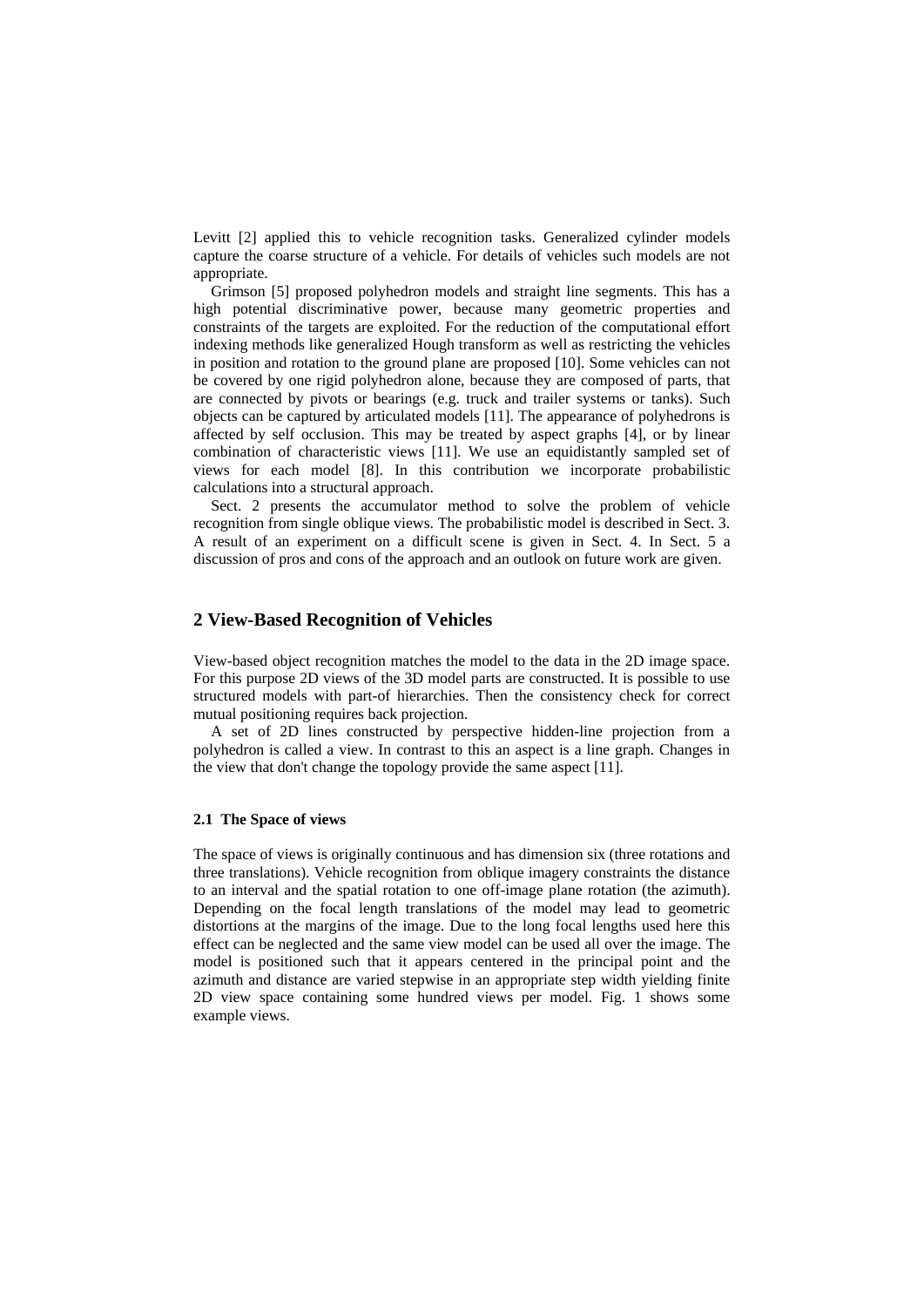

**Fig. 1.** Selected set of 2D models projected from a 3D polyhedron model: a) varying azimuth with  $\Delta \alpha = I5^{\circ}$ ; b) varying distance with  $\Delta \text{dis} = 8m$ 

#### **2.2 Matching an Image to the Views**

Object contours in the image are extracted using a gradient operator and morphologic thinning. The contours are approximated by short line segments. A line prolongation process improves the orientation estimation of the line objects. The set of such line objects can be matched with the lines in the views. For this task we use a generalized Hough transformation [[1\]](#page-8-10).

To decrease the computational complexity of the correspondence search we use Lshaped objects constructed from the lines. The L-shaped objects in all the model views are constructed off-line. As key to establish the correspondence between image and model structures the two orientations of the sides of the L-shaped objects are utilized. A structure in the image supports a part of a view if both orientations are sufficiently similar. The position of the reference point of the view is obtained subtracting the position of the part in the model view from the position in the image.

#### **2.3 Robustness through Accumulation**

Often not all modeled structures are present in images of outdoor scenes. Therefore, as much evidence as possible has to be merged from consistent cues to one specific pose. While a single cue may result from background or clutter multiple consistent cues from different structures of a specific view probably result from the presence of the modeled object in the corresponding pose. Therefore all cues are inserted in a 4D accumulator at their image position, azimuth, and distance. Resulting

from different errors (modeling, imaging, feature extraction) consistent cues form a fuzzy cluster in the accumulator. For the detection of vehicles we search for dominant clusters of cues in the accumulator.

Each cue locates a 4D search area. The size of this area results from the maximal expected errors. Cues within a search area are a candidate subset for a cluster object and are used to estimate the center of mass. The center of mass locates a new search area and a new subset. Such



**Fig.2**. Searching for a proper subset in the accumulator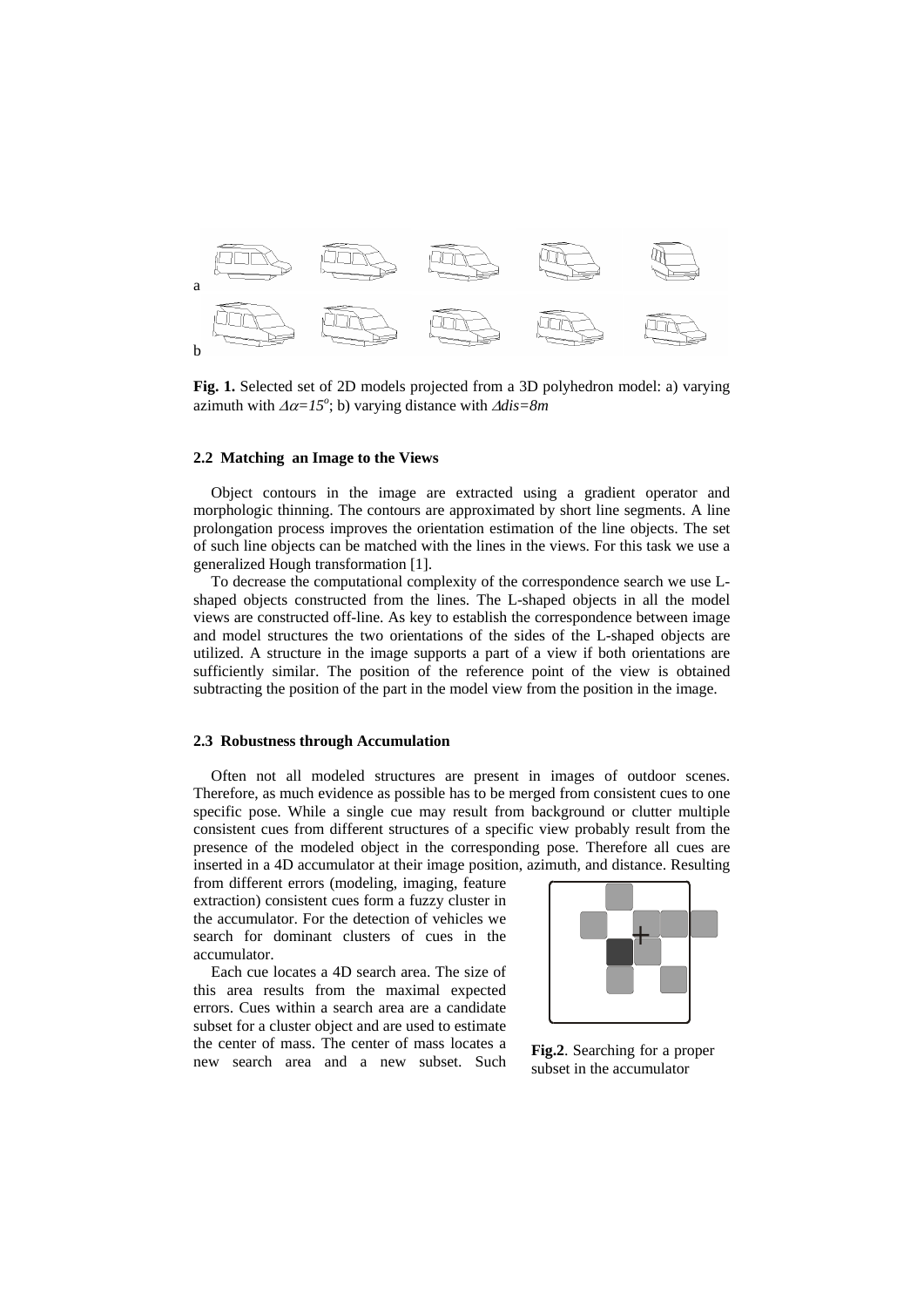calculations are performed until convergence occurs. Fig. 2 exemplifies such procedure in 2D where the dark square indicates the position of a cue and the black square shows the corresponding search area. While the leftmost cue is missed in the first attempt it will be included in a later step, because the position of the new search area is determined by the center of mass indicated by the cross.

#### **2.4 Part-of Hierarchies and Articulated Models**

Not all vehicles are adequately described by a single shape fixed polyhedron model. Parts of a vehicle may be mutually connected and constrained by hinges or pivots (truck-trailer systems, tanks). Therefore we consider 3D models of vehicles that have a part-of hierarchy. Such a model is described by a directed graph where each basic part is a polyhedron. If the parts have mutual degrees of freedom in rotation such a model is called articulated model [\[11](#page-8-7)]. The resulting constraints are used by recognition process. For the consistency test the parts are projected back to the 3D scene. If a pivot or hinge is not located at the reference position of a model part, then auxiliary position attributes are used to define the search areas for partner clusters. E. g., the 2D position of the trailer hitch of a vehicle view depends on its pose. These auxiliary position attributes locate the search area for possible partners.

The information on which auxiliary attribute of which part of the model connects to which attribute of which other part, and which azimuth angle differences are permitted at this connection is given by the user in a standardized format in addition to the polyhedron models.

#### **2.5 Production Nets and Implementation**

We describe structural relations of the object models by productions. A production defines how a given configuration of objects is transformed into a single more complex object (or a configuration of more complex objects). In the condition part of a production geometrical, topological, and other relation or attributes of objects are examined. If the condition part of a production holds, an object specific generation function is executed to generate a new object. Such productions operate on sets of objects instead of graphs, strings etc. The organization of object concepts and productions can be depicted by a production net [[9\]](#page-8-11) which displays the part-of hierarchies of object concepts.

Our production nets are implemented in a blackboard architecture. Blackboardsystems consists of a global data base (blackboard), a set of processing modules (knowledge sources), and a control unit (selection module). The productions are implemented in the processing modules, which test the relations between objects and generate new objects. Starting with primitive objects the searched target objects are composed step by step by applying the productions. The system works in an accumulating way, this means a replaced initial configuration will not be deleted in the database. Thus all generated partial results remain available during the analysis to pursue different hypotheses. The classical backtracking in search-trees is not necessary.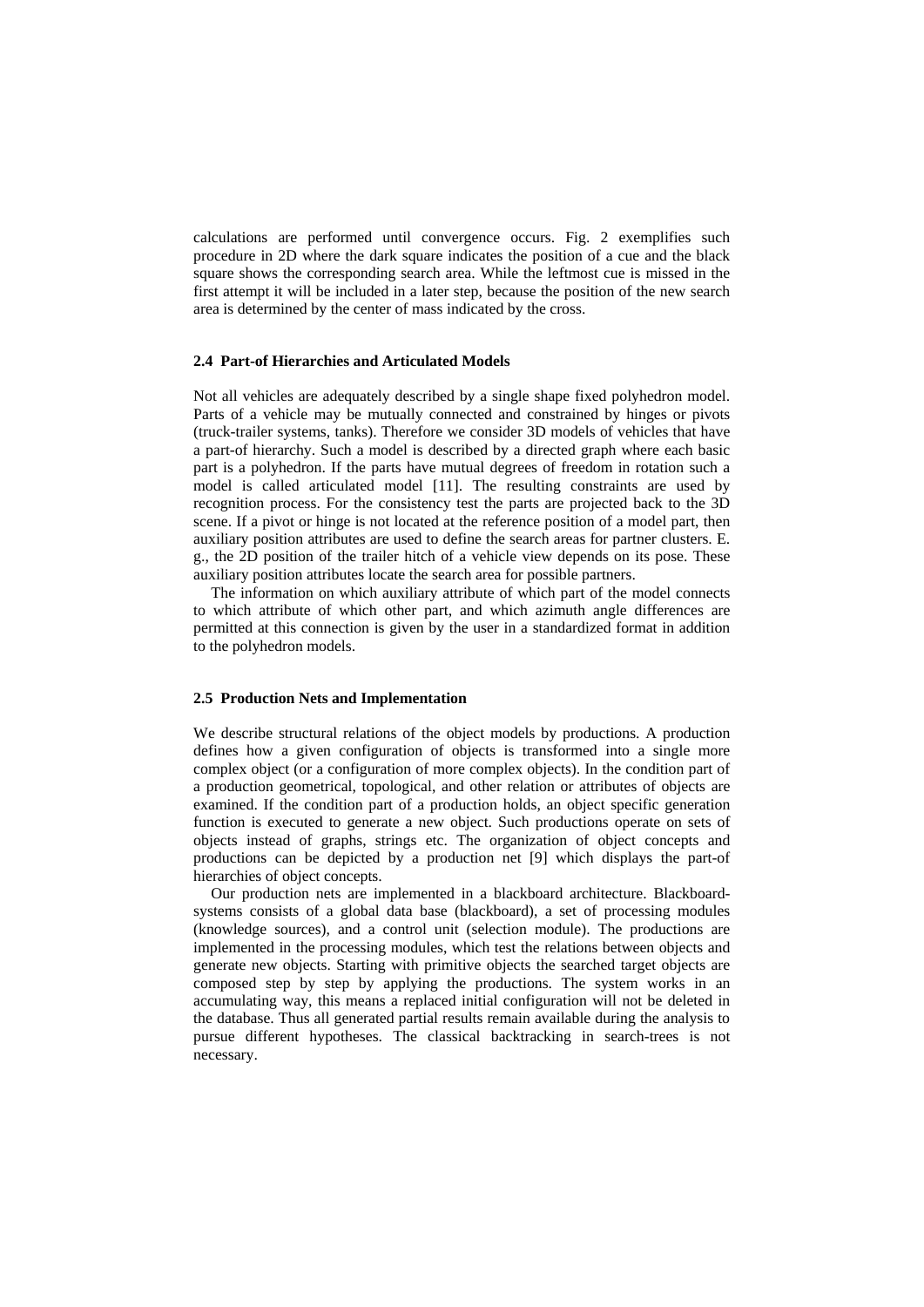## **3. Probabilistic Error Models**

A critical issue is the choice of the optimal size of the search areas in the accumulator. With rising distance of a cue from the center of a cluster the likelihood for its membership decreases. A cue with a large distance from the cluster is probably due to background or clutter. Wells [14] used Gaussian distributions for the error of features that are in correct correspondence to the model and equal densities for background and clutter features. While he uses contour primitives attributed by their location, orientation and curvature we operate in the 4D accumulator.

# **3.1 Probabilistic Calculations in the Cluster Formation**

Applying Wells theory we first have to estimate a reward term  $\lambda$  as contribution of each single cue which replaces the entry into the accumulator. From a representative training-set where the features are labeled either as correctly matched or as background or prior information  $\lambda$  is set to

$$
\lambda = \ln\left(\frac{1}{(2\pi)^2 m} \cdot \frac{(1-B)}{B} \cdot \frac{W_1 \cdots W_4}{\sqrt{|\psi|}}\right).
$$
 (1)

The middle factor in this product is calculated from the ratio between the probability *B* that a feature is due to the background*,* and the probability *(1-B)/m* that it corresponds to a certain model feature, where *m* is the number of features in the model. The rightmost factor in the product is given by the ratio between the volume of the whole feature domain  $W_1$  ...  $W_4$  and the volume of a standard deviation ellipsoid of the covariance matrix  $\psi$  for the correctly matched features. As feature domain we set  $\beta^T = (x, y, \alpha, dis)$ . Locally our accumulator domain may be treated as linear, justifying the application of this theory and its error models. The objective function *L* is calculated for each cluster of cues:

$$
L = \sum_{j} \left[ \lambda - \underset{\Gamma_{i}=j}{\text{Min}} \left[ \frac{1}{2} (Y_{i} - \hat{\beta})^{\top} \psi^{-1} (Y_{i} - \hat{\beta}) \right] \right]. \tag{2}
$$

 $Y_i$  is the position of the i-th cue in the accumulator domain. The pose  $\beta$  is estimated as mean  $\hat{\beta}^T = (\hat{x}, \hat{y}, \hat{\alpha}, \hat{d}$  **is**) of the poses of the member cues of the cluster. The correspondence Γ is coded as an attribute of the cues. For each model feature *j* put into correspondence in the cluster the closest cue *i* to the mean is taken as representative of the set of all cues *i* corresponding to *j*. This is done, because we regard multiple cues to the same model feature as not being mutual independent.

Recall that the maximization must not take those  $\Gamma$  into account, that include negative terms into the sum. Fig. 4 displays the 1D case: Full reward  $\lambda$  is only given for a precise match. With rising error the reward is diminished by a negative parabola. Finally it reaches zero level. At this point  $\Gamma$  is changed, setting the feature in correspondence to the background. This condition gives a new way to infer the threshold parameters for the search region in the cluster process. In 1D the covariance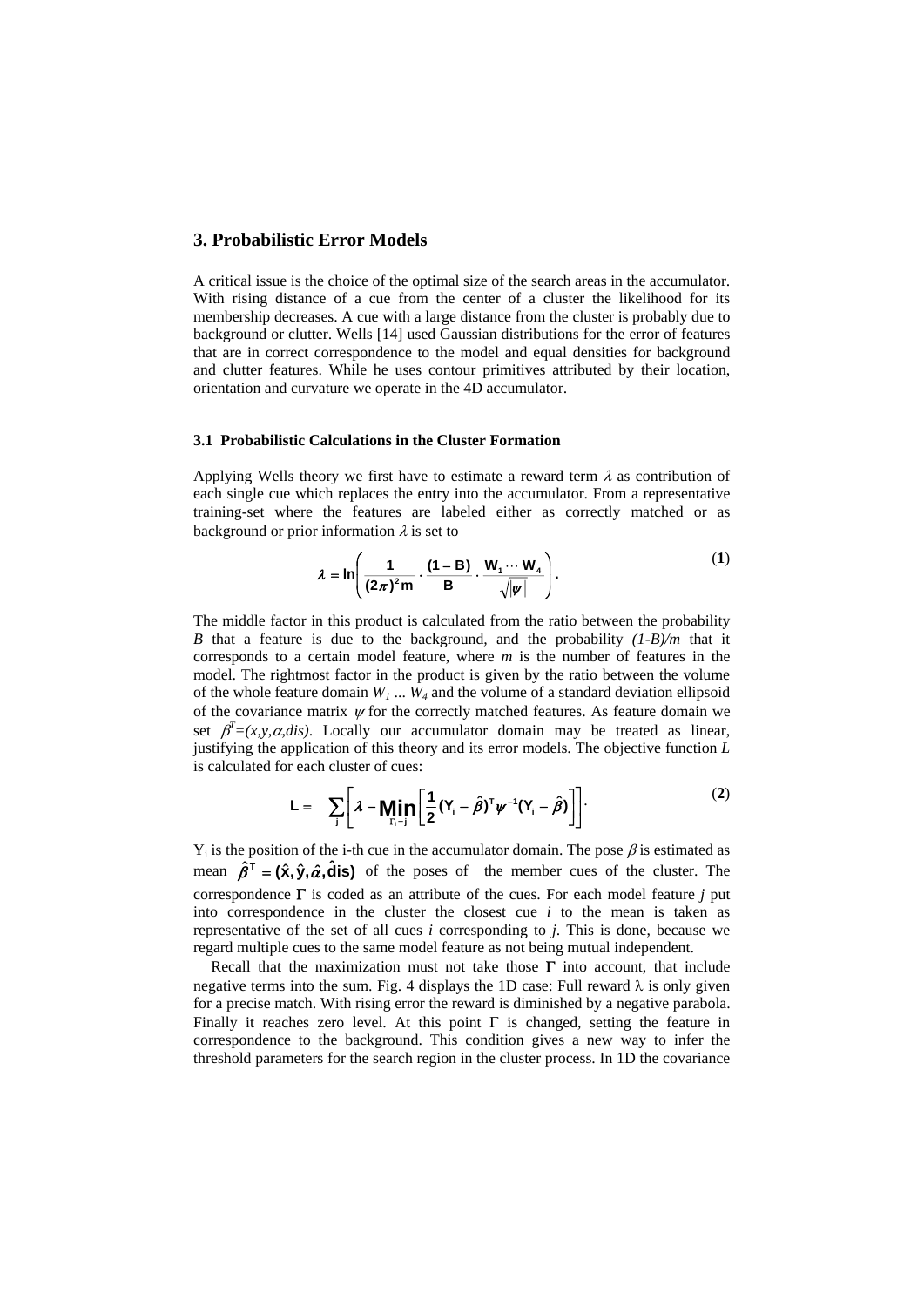matrix reduces to a single variance σ and the single threshold parameter *d* is given by the root of  $\lambda/\sigma$ . For higher dimensional cases (e.g. 4D) the bounding box of the ellipsoid is used, that is determined by the covariance  $\Sigma$ and λ.



**Fig. 3.** Reward function after Wells [11]

Wells rejects scenes as non recognizable, if  $\lambda$  turns out to be

negative according to Eq. 1. This gives a profound criterion for the applicability of the approach to a task for which a test data set is provided.

#### **3.2 Propagation of likelihood along the part-of structure**

The cues have an auxiliary attribute  $Y_1$  for the position, where the partner cue should connect, e.g. the trailer hitch. This attribute is calculated by inverse projection into the scene, proper rotation of the 3D model, and projection into the image again. A search area is constructed around  $Y_1$ . For each partner cue with position  $Y_2$  in this area the aggregation is regarded as valid and the two accumulator values are summed up yielding the accumulator value for the new aggregate object. Its position  $Y_n$  is calculated as weighted mean. This neglects the quality of the fit.

For the probabilistic setting the likelihood L is propagated along the links of the part of hierarchy. If the position  $Y_2$  of the partner cue exactly matches the auxiliary position  $Y_1$ , we infer that there is independent evidence for the aggregate from both parts. This justifies multiplication of probabilities or adding the likelihood values. Otherwise some of the predecessors of the cue clusters may be contradicting. Lacking the precise knowledge of the distribution, the evidence for each part is assumed to be equally distributed over its search volume. Fig. 4 shows the 1D case.



**Fig 4**: combining evidence from two different parts of a model into evidence of an aggregate: Below reward function; above density estimations.

The two cue clusters with centers  $Y_1$  and  $Y_2$  and their error parabolas displayed in dashed lines include mutually affirming evidence, if their distance is smaller than *3d*.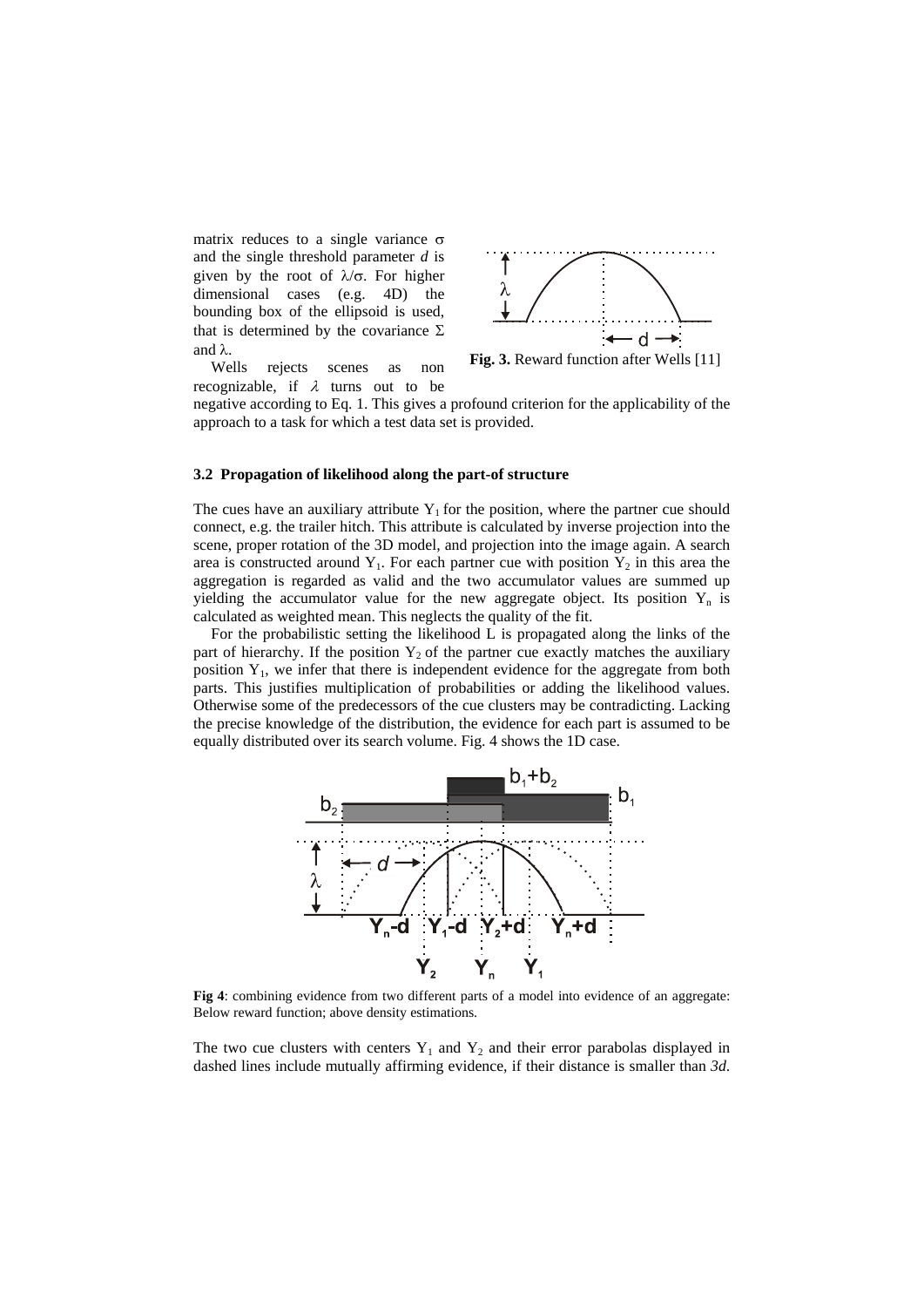We indicate their evidence densities  $b_1$  and  $b_2$  by the differently shaded piecewise constant functions. In the overlapping region evidences  $b_1$ ,  $b_2$  are added. The reward function integrates the piecewise densities using the error parabola of the new position estimate  $Y_n$  yielding a sum of three integrals:

$$
L_n = \int_{Y_n-d}^{Y_1-d} b_2(x-Y_n)^2 \sigma dx + \int_{Y_1-d}^{Y_2+d} (b_1+b_2)(x-Y_n)^2 \sigma dx + \int_{Y_2+d}^{Y_n+d} b_1(x-Y_n)^2 \sigma dx
$$
 (3)

In the 2D case the upper and lower border of the integral in the middle are replaced by circular sections in the attribute domain and the parabola is replaced by a paraboloid. In the case of rigid connections the hyper ellipsoid on which the reward paraboloid is constructed is 4D, namely  $(x, y, \alpha, dis)$ . In the case of an articulated connection the azimuth  $\alpha$  is free contributing no error. Therefore the domain is 3D containing only *(x,y,dis)*.

### **4 An Experiment**

Fig. 5a shows a section of a gray level image containing a vehicle with a small trailer. From this lines are extracted (Fig. 5b). Experiments very carried with this data. Both decision criteria, the maximum accumulator value as well as the maximum likelihood (ML) work. In the cluttered image region on the left (branches of a tree) and in the fairly homogenous region in the center accumulator and likelihood field are empty.

The pose estimation of the maximal elements is roughly correct. Fig. 5c shows the ML result. The interesting section of the likelihood field is enlarged in Fig 5d. The white blobs on the left correspond to correct localization. Some less significant false evidence is found on the right. Both the discrimination and the pose estimation are slightly better for the likelihood criterion.

# **5 Discussion**

In this contribution we demonstrated the inclusion of probabilistic calculations into a structural method. Compared to previous experiments [\[8](#page-8-9)] the discriminative power of the accumulator on cluttered regions, e.g. in the left part of the image, has much improved due to a better parameter setting. The new settings were obtained from the probabilistic considerations. We occasionally experienced better performance of the accumulator compared to the likelihood. This occurred when the model did not fit exactly to the vehicle. The likelihood approach is more sensitive to errors in the model. Fig. 5c shows that the pose is not optimal (see nose of the vehicle). EM type optimizations including a top down search in the correspondence space can improve the result [[13](#page-8-12)].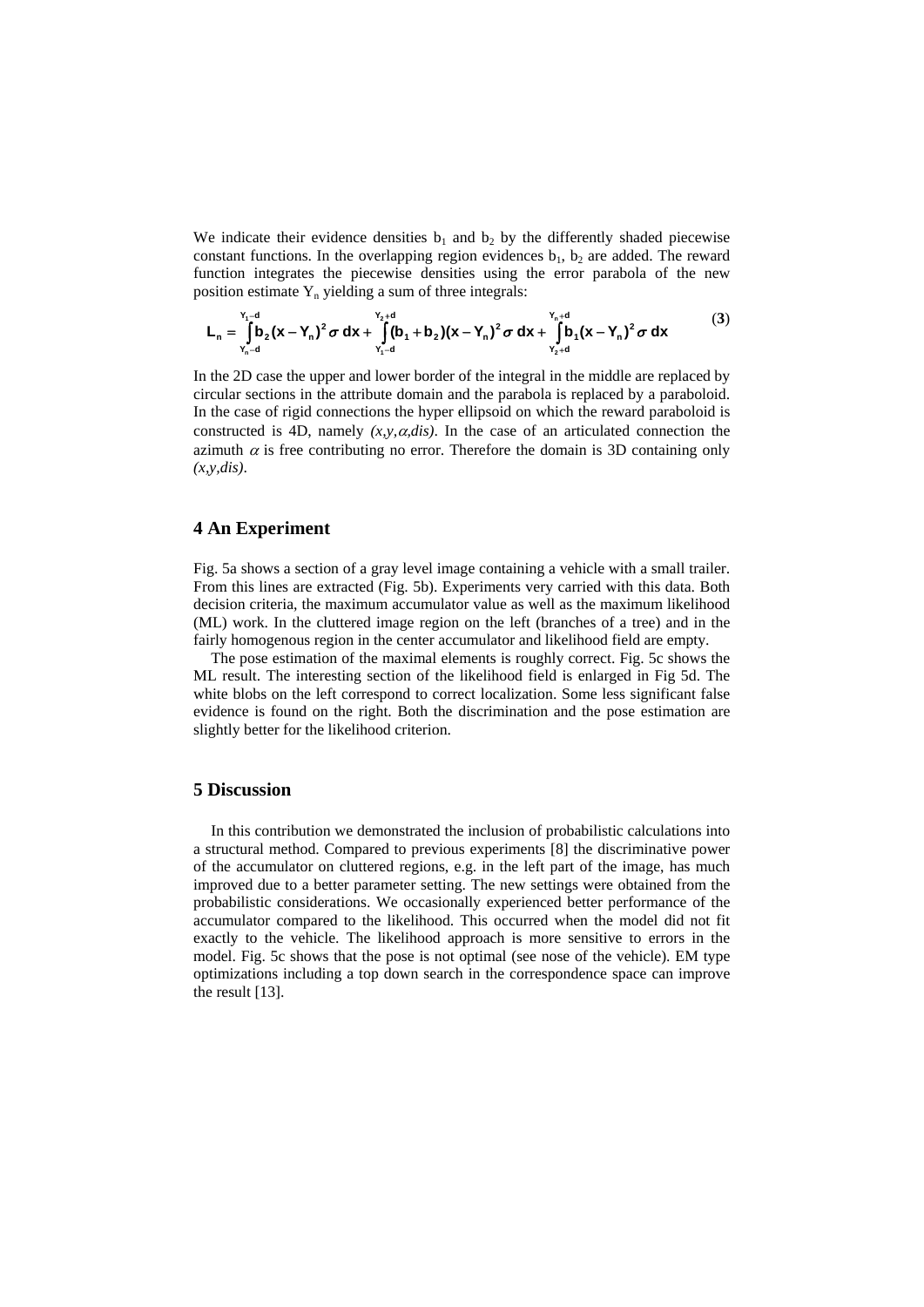

**Fig. 5.** Localization of an aggregate consisting of a vehicle and a small trailer. a) Image section (1000x200 pixel), b) extracted line objects; c) overlaid articulated model of ML-result, d) section of the likelihood field corresponding to the dashed box in a).

The probabilistic calculations of Wells rest on certain assumptions on the distribution of the data. Background features are assumed to be equally distributed all over the picture. Such assumption is valid only in special situations or if nothing else is known about the background [[9\]](#page-8-11). If additional information is given, e.g. on certain preferences on the orientations of the lines (e.g. vertical or horizontal), this can be included in the probabilistic model. The features in correspondence to the target are modeled with a Gaussian distributed additive error. If knowledge about the error sources is available, other error models may be considered.

As shown in Fig 5 the evidence for the two partners of an aggregate is estimated as being equally distributed over the search volume. The evidence for the new aggregate has a stepwise constant density (lower, high and then lower again). If we include such an aggregate as a part of a higher aggregate using the same calculations, we permit a systematic estimation error. For shallow hierarchies like the one presented here this is not important. For deep hierarchies such effect has to be estimated.

In our approach all possible model views are approximated by views valid for the principal point only. This is justified for long focal lengths but will pose severe problems for views near the image margin of wide angle pictures. These are distorted by systematic errors.

Still the preliminary experiments presented in chapter 4 yielded promising results, so that we are confident in combining statistical and structural methods.